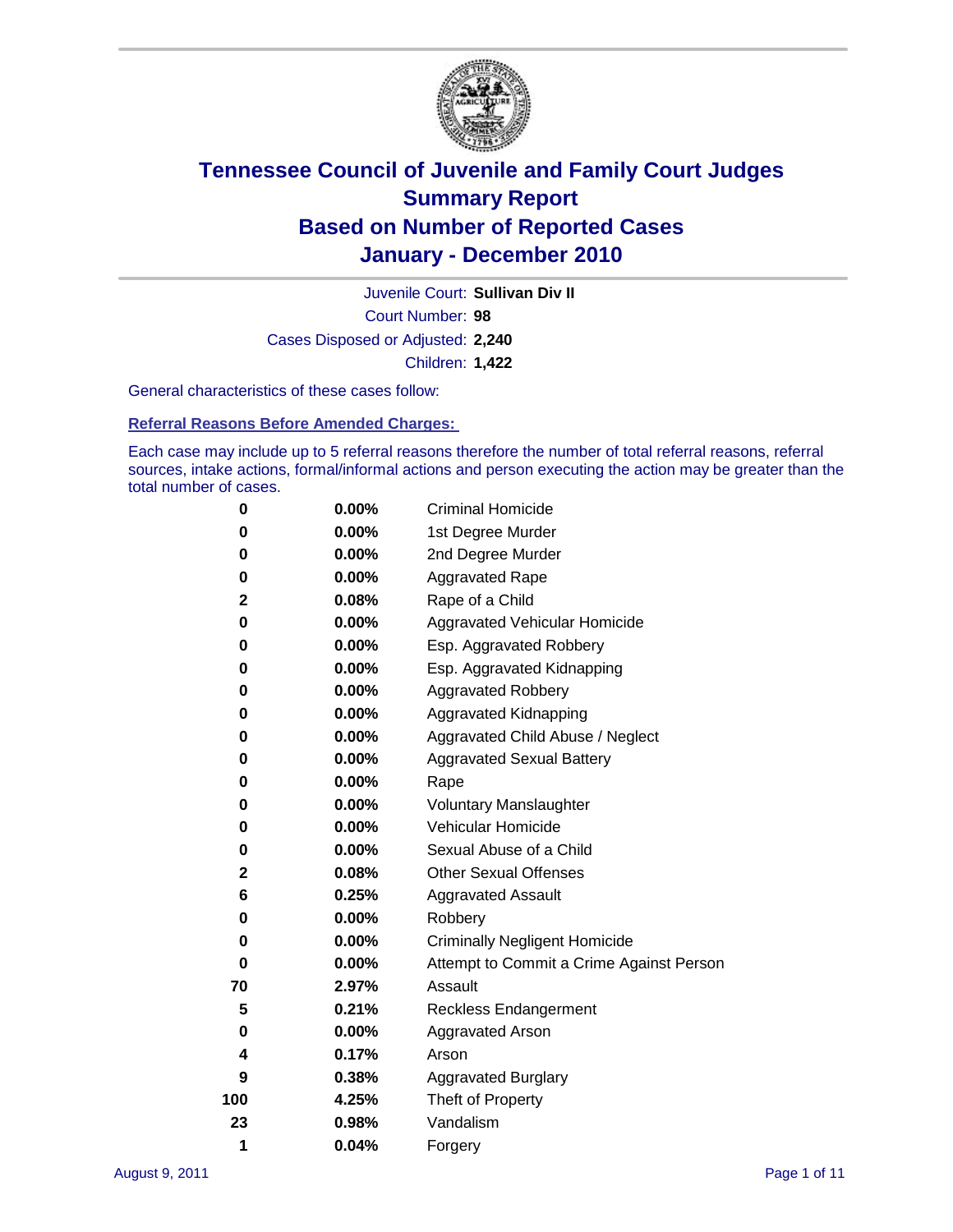

Juvenile Court: **Sullivan Div II**

Court Number: **98**

Cases Disposed or Adjusted: **2,240**

Children: **1,422**

#### **Referral Reasons Before Amended Charges:**

Each case may include up to 5 referral reasons therefore the number of total referral reasons, referral sources, intake actions, formal/informal actions and person executing the action may be greater than the total number of cases.

| 1  | 0.04%    | <b>Worthless Checks</b>                                     |
|----|----------|-------------------------------------------------------------|
| 1  | 0.04%    | Illegal Possession / Fraudulent Use of Credit / Debit Cards |
| 13 | 0.55%    | <b>Burglary</b>                                             |
| 1  | 0.04%    | Unauthorized Use of a Vehicle                               |
| 3  | 0.13%    | <b>Cruelty to Animals</b>                                   |
| 0  | 0.00%    | Sale of Controlled Substances                               |
| 18 | 0.76%    | <b>Other Drug Offenses</b>                                  |
| 47 | 2.00%    | <b>Possession of Controlled Substances</b>                  |
| 2  | 0.08%    | <b>Criminal Attempt</b>                                     |
| 4  | 0.17%    | Carrying Weapons on School Property                         |
| 3  | 0.13%    | Unlawful Carrying / Possession of a Weapon                  |
| 9  | 0.38%    | <b>Evading Arrest</b>                                       |
| 1  | 0.04%    | Escape                                                      |
| 2  | 0.08%    | Driving Under Influence (DUI)                               |
| 18 | 0.76%    | Possession / Consumption of Alcohol                         |
| 7  | 0.30%    | Resisting Stop, Frisk, Halt, Arrest or Search               |
| 0  | 0.00%    | <b>Aggravated Criminal Trespass</b>                         |
| 1  | 0.04%    | Harassment                                                  |
| 0  | 0.00%    | Failure to Appear                                           |
| 1  | 0.04%    | Filing a False Police Report                                |
| 5  | 0.21%    | Criminal Impersonation                                      |
| 16 | 0.68%    | <b>Disorderly Conduct</b>                                   |
| 14 | 0.59%    | <b>Criminal Trespass</b>                                    |
| 4  | 0.17%    | <b>Public Intoxication</b>                                  |
| 0  | 0.00%    | Gambling                                                    |
| 89 | 3.78%    | <b>Traffic</b>                                              |
| 0  | $0.00\%$ | <b>Local Ordinances</b>                                     |
| 1  | 0.04%    | Violation of Wildlife Regulations                           |
| 14 | 0.59%    | Contempt of Court                                           |
| 80 | 3.40%    | Violation of Probation                                      |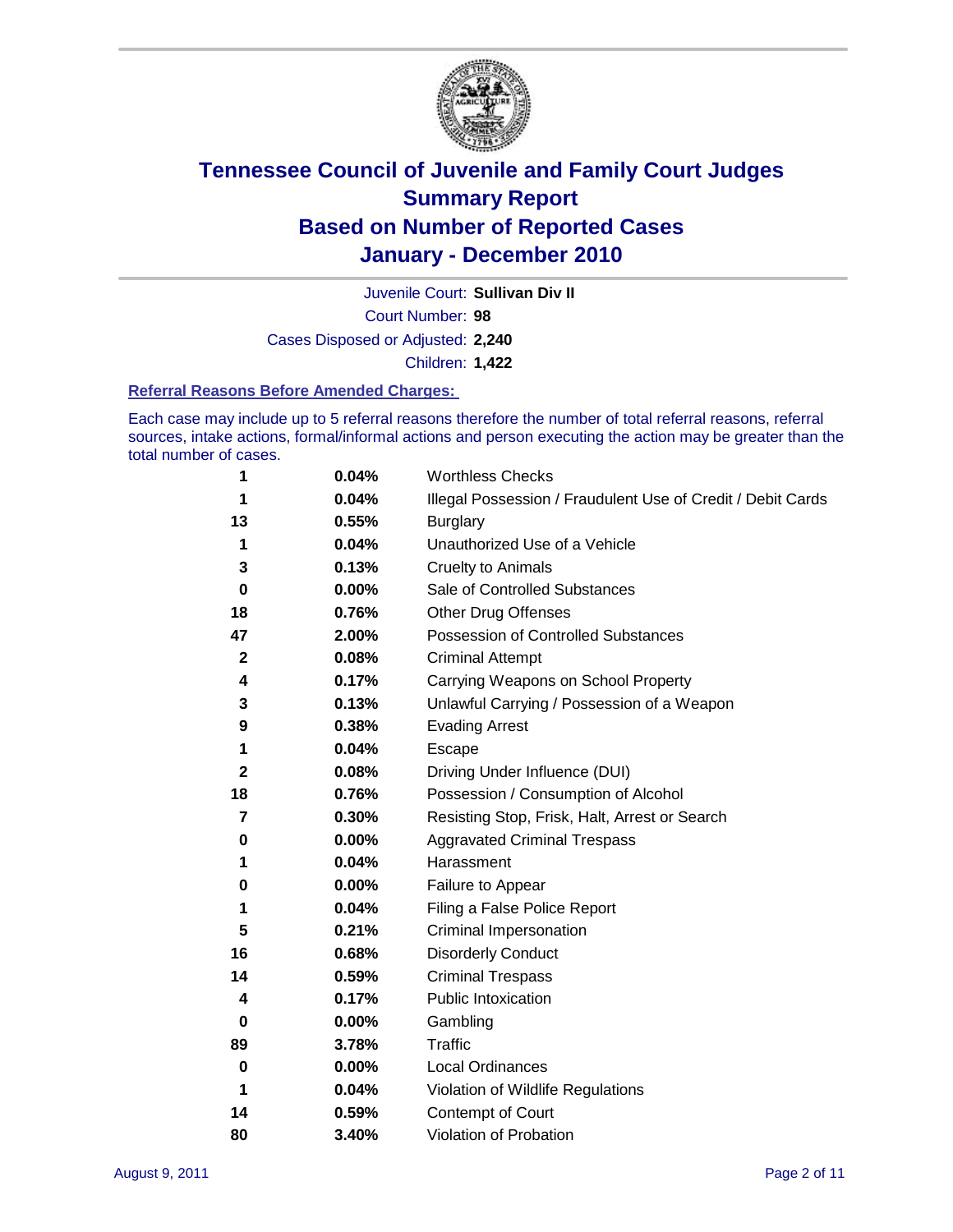

Court Number: **98** Juvenile Court: **Sullivan Div II** Cases Disposed or Adjusted: **2,240** Children: **1,422**

#### **Referral Reasons Before Amended Charges:**

Each case may include up to 5 referral reasons therefore the number of total referral reasons, referral sources, intake actions, formal/informal actions and person executing the action may be greater than the total number of cases.

| 8        | 0.34%    | Violation of Aftercare                 |
|----------|----------|----------------------------------------|
| 33       | 1.40%    | Unruly Behavior                        |
| 51       | 2.17%    | Truancy                                |
| 0        | 0.00%    | In-State Runaway                       |
| 0        | 0.00%    | Out-of-State Runaway                   |
| 127      | 5.40%    | Possession of Tobacco Products         |
| 24       | 1.02%    | Violation of a Valid Court Order       |
| 0        | 0.00%    | Violation of Curfew                    |
| 0        | 0.00%    | Sexually Abused Child                  |
| 3        | 0.13%    | <b>Physically Abused Child</b>         |
| 169      | 7.18%    | Dependency / Neglect                   |
| 15       | 0.64%    | <b>Termination of Parental Rights</b>  |
| 25       | 1.06%    | <b>Violation of Pretrial Diversion</b> |
| 5        | 0.21%    | Violation of Informal Adjustment       |
| 382      | 16.23%   | <b>Judicial Review</b>                 |
| $\bf{0}$ | $0.00\%$ | <b>Administrative Review</b>           |
| 122      | 5.18%    | <b>Foster Care Review</b>              |
| 50       | 2.12%    | Custody                                |
| 43       | 1.83%    | Visitation                             |
| 16       | 0.68%    | Paternity / Legitimation               |
| 670      | 28.47%   | <b>Child Support</b>                   |
| 0        | 0.00%    | <b>Request for Medical Treatment</b>   |
| 1        | 0.04%    | <b>Consent to Marry</b>                |
| 32       | 1.36%    | Other                                  |
| 2,353    | 100.00%  | <b>Total Referrals</b>                 |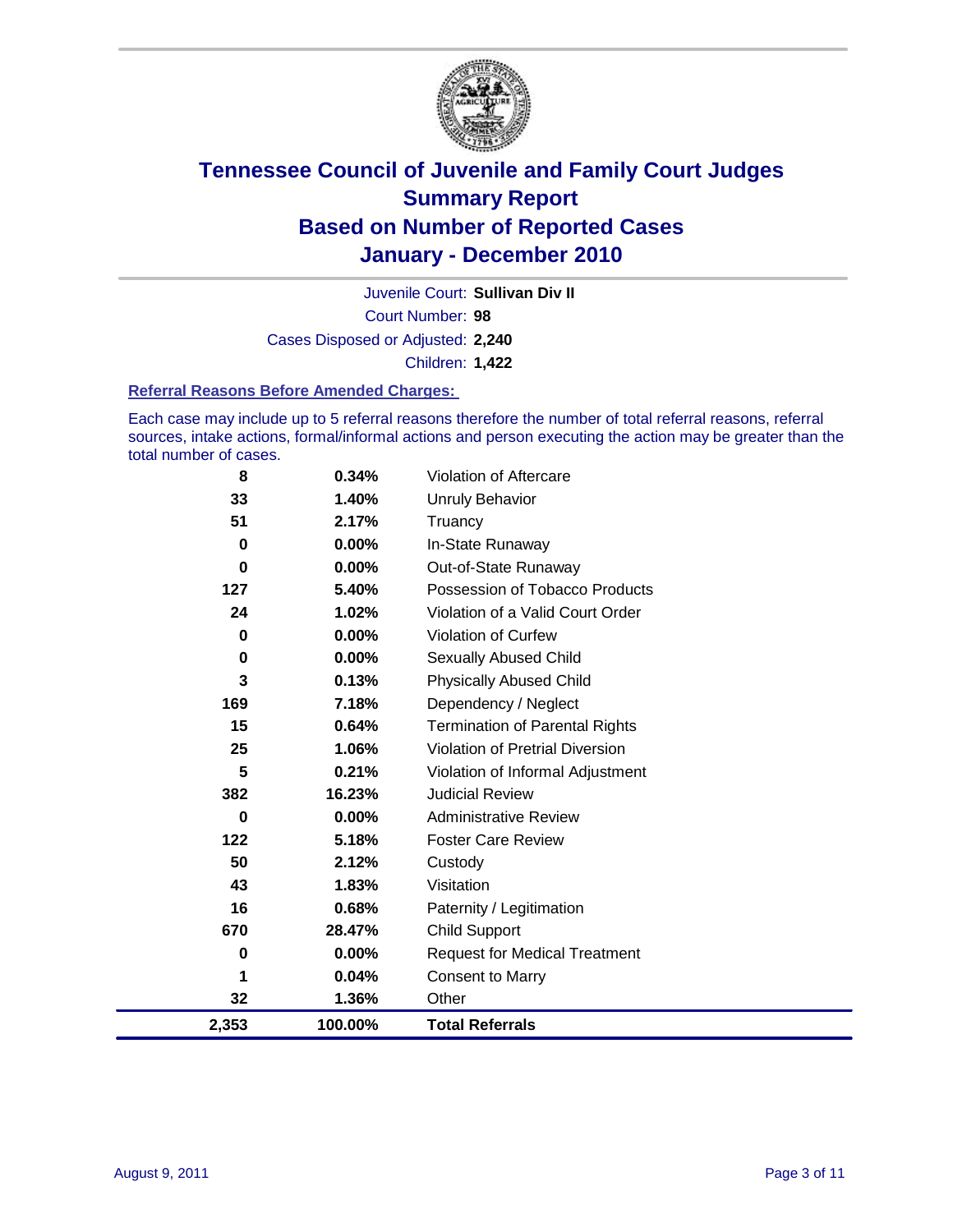

| Court Number: 98                                   |  |  |  |
|----------------------------------------------------|--|--|--|
| Cases Disposed or Adjusted: 2,240                  |  |  |  |
| Children: 1,422                                    |  |  |  |
| Referral Sources: 1                                |  |  |  |
| 441<br>Law Enforcement<br>18.74%                   |  |  |  |
| 167<br>7.10%<br>Parents                            |  |  |  |
| 53<br><b>Relatives</b><br>2.25%                    |  |  |  |
| $\mathbf{2}$<br>0.08%<br>Self                      |  |  |  |
| 148<br>School<br>6.29%                             |  |  |  |
| <b>CSA</b><br>$0.00\%$<br>0                        |  |  |  |
| 340<br><b>DCS</b><br>14.45%                        |  |  |  |
| 0.00%<br>0<br><b>Other State Department</b>        |  |  |  |
| 656<br>27.88%<br><b>District Attorney's Office</b> |  |  |  |
| <b>Court Staff</b><br>435<br>18.49%                |  |  |  |
| 9<br>0.38%<br>Social Agency                        |  |  |  |
| <b>Other Court</b><br>17<br>0.72%                  |  |  |  |
| 76<br>Victim<br>3.23%                              |  |  |  |
| $\mathbf{2}$<br>Child & Parent<br>0.08%            |  |  |  |
| 0.00%<br>Hospital<br>0                             |  |  |  |

 **0.00%** Unknown **0.30%** Other **2,353 100.00% Total Referral Sources**

### **Age of Child at Referral: 2**

| 1.41%<br>$0.00\%$ | Ages 19 and Over<br><b>Unknown</b> |
|-------------------|------------------------------------|
|                   |                                    |
|                   |                                    |
| 16.88%            | Ages 17 through 18                 |
| 20.11%            | Ages 15 through 16                 |
| 10.48%            | Ages 13 through 14                 |
| 6.33%             | Ages 11 through 12                 |
| 44.80%            | Ages 10 and Under                  |
|                   |                                    |

<sup>1</sup> If different than number of Referral Reasons (2353), verify accuracy of your court's data.

<sup>2</sup> One child could be counted in multiple categories, verify accuracy of your court's data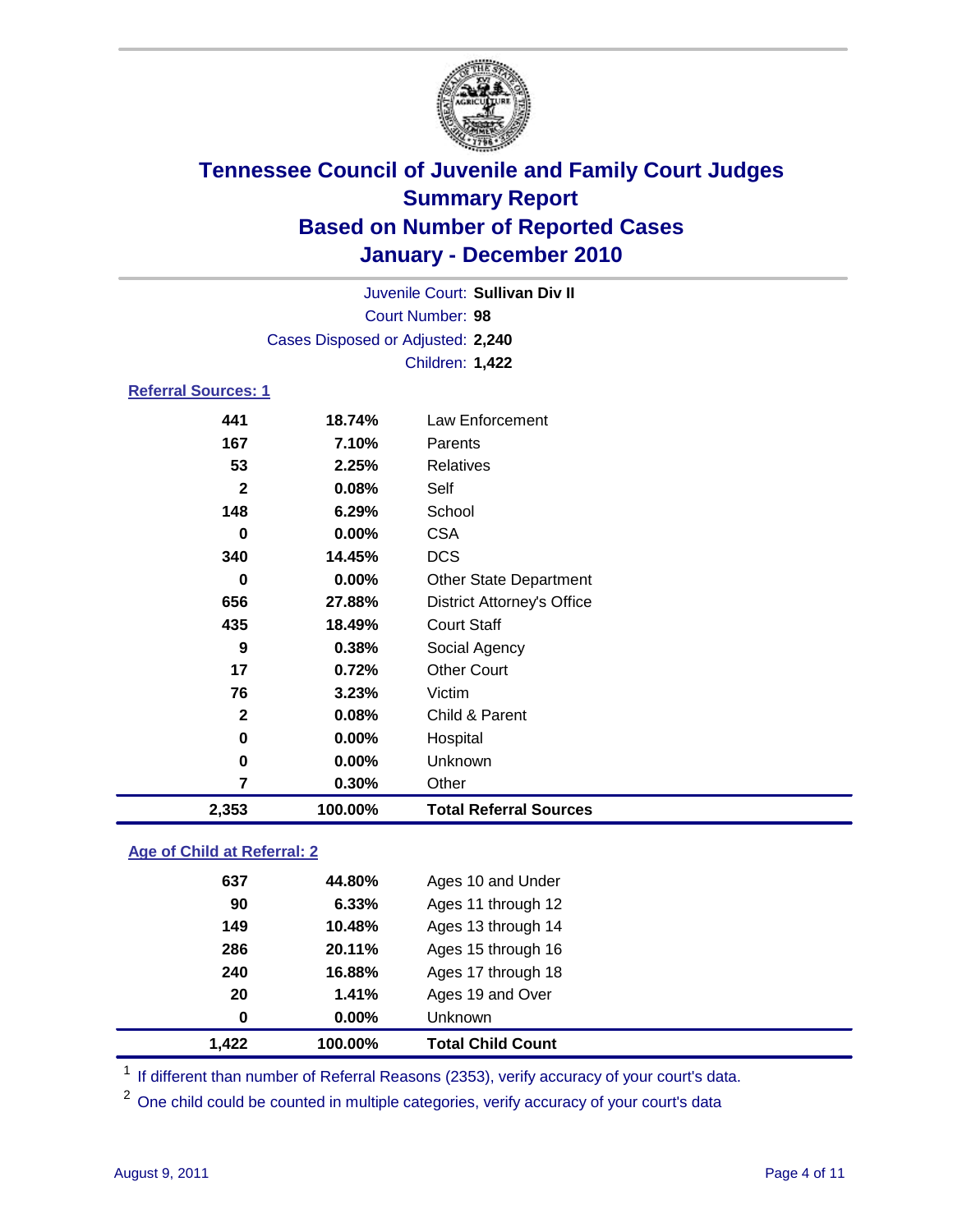

| Juvenile Court: Sullivan Div II         |                                   |                          |  |
|-----------------------------------------|-----------------------------------|--------------------------|--|
|                                         | Court Number: 98                  |                          |  |
|                                         | Cases Disposed or Adjusted: 2,240 |                          |  |
|                                         |                                   | Children: 1,422          |  |
| Sex of Child: 1                         |                                   |                          |  |
| 788                                     | 55.41%                            | Male                     |  |
| 634                                     | 44.59%                            | Female                   |  |
| $\bf{0}$                                | 0.00%                             | Unknown                  |  |
| 1,422                                   | 100.00%                           | <b>Total Child Count</b> |  |
| Race of Child: 1                        |                                   |                          |  |
| 991                                     | 69.69%                            | White                    |  |
| 77                                      | 5.41%                             | African American         |  |
| 3                                       | 0.21%                             | Native American          |  |
| $\bf{0}$                                | 0.00%                             | Asian                    |  |
| $\overline{7}$                          | 0.49%                             | Mixed                    |  |
| 344                                     | 24.19%                            | Unknown                  |  |
| 1,422                                   | 100.00%                           | <b>Total Child Count</b> |  |
| <b>Hispanic Origin: 1</b>               |                                   |                          |  |
| 26                                      | 1.83%                             | Yes                      |  |
| 1,396                                   | 98.17%                            | <b>No</b>                |  |
| $\bf{0}$                                | 0.00%                             | Unknown                  |  |
| 1,422                                   | 100.00%                           | <b>Total Child Count</b> |  |
| <b>School Enrollment of Children: 1</b> |                                   |                          |  |
| 1,397                                   | 98.24%                            | Yes                      |  |
| 25                                      | 1.76%                             | <b>No</b>                |  |
| $\mathbf 0$                             | 0.00%                             | Unknown                  |  |
| 1,422                                   | 100.00%                           | <b>Total Child Count</b> |  |

<sup>1</sup> One child could be counted in multiple categories, verify accuracy of your court's data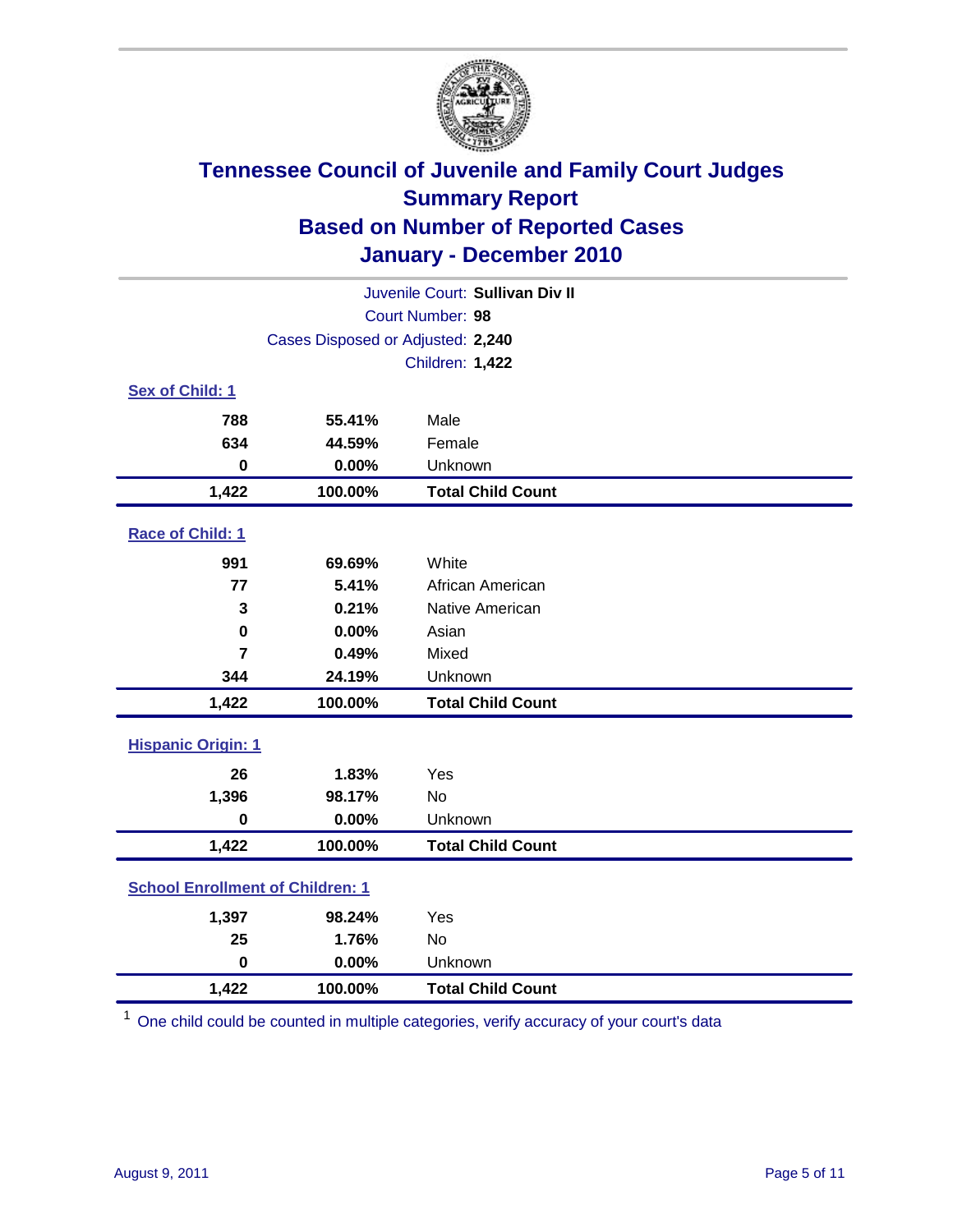

Court Number: **98** Juvenile Court: **Sullivan Div II** Cases Disposed or Adjusted: **2,240** Children: **1,422**

### **Living Arrangement of Child at Time of Referral: 1**

| 1,422 | 100.00%  | <b>Total Child Count</b>     |
|-------|----------|------------------------------|
| 2     | 0.14%    | Other                        |
| 0     | $0.00\%$ | <b>Unknown</b>               |
| 5     | 0.35%    | Independent                  |
| 0     | $0.00\%$ | In an Institution            |
| 0     | $0.00\%$ | In a Residential Center      |
| 0     | $0.00\%$ | In a Group Home              |
| 100   | 7.03%    | With Foster Family           |
| 19    | 1.34%    | With Adoptive Parents        |
| 157   | 11.04%   | <b>With Relatives</b>        |
| 96    | 6.75%    | With Father                  |
| 785   | 55.20%   | <b>With Mother</b>           |
| 73    | 5.13%    | With Mother and Stepfather   |
| 22    | 1.55%    | With Father and Stepmother   |
| 163   | 11.46%   | With Both Biological Parents |
|       |          |                              |

### **Type of Detention: 2**

| 2,240 | 100.00%  | <b>Total Detention Count</b> |  |
|-------|----------|------------------------------|--|
| 7     | 0.31%    | Other                        |  |
| 1,674 | 74.73%   | Does Not Apply               |  |
| 0     | $0.00\%$ | <b>Unknown</b>               |  |
| 0     | 0.00%    | <b>Psychiatric Hospital</b>  |  |
| 0     | 0.00%    | Jail - No Separation         |  |
| 0     | $0.00\%$ | Jail - Partial Separation    |  |
| 0     | 0.00%    | Jail - Complete Separation   |  |
| 102   | 4.55%    | Juvenile Detention Facility  |  |
| 457   | 20.40%   | Non-Secure Placement         |  |
|       |          |                              |  |

<sup>1</sup> One child could be counted in multiple categories, verify accuracy of your court's data

<sup>2</sup> If different than number of Cases (2240) verify accuracy of your court's data.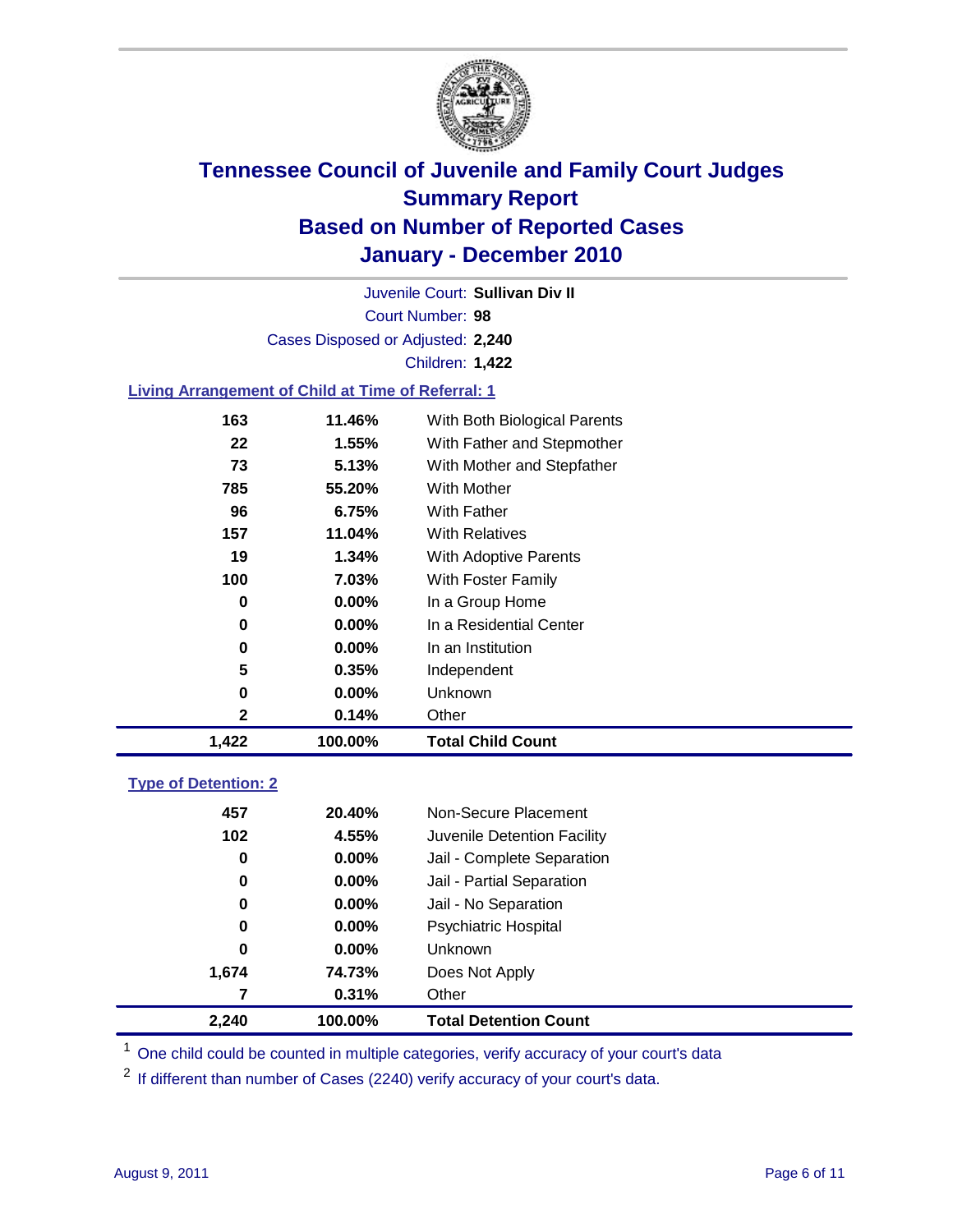

|                          | Juvenile Court: Sullivan Div II                    |                                      |  |  |  |  |
|--------------------------|----------------------------------------------------|--------------------------------------|--|--|--|--|
|                          | Court Number: 98                                   |                                      |  |  |  |  |
|                          | Cases Disposed or Adjusted: 2,240                  |                                      |  |  |  |  |
|                          | Children: 1,422                                    |                                      |  |  |  |  |
|                          | <b>Placement After Secure Detention Hearing: 1</b> |                                      |  |  |  |  |
| 0                        | 0.00%                                              | Returned to Prior Living Arrangement |  |  |  |  |
| 0                        | 0.00%                                              | Juvenile Detention Facility          |  |  |  |  |
| 0                        | 0.00%                                              | Jail                                 |  |  |  |  |
| 0                        | 0.00%                                              | Shelter / Group Home                 |  |  |  |  |
| 0                        | 0.00%                                              | <b>Foster Family Home</b>            |  |  |  |  |
| 0                        | 0.00%                                              | Psychiatric Hospital                 |  |  |  |  |
| 0                        | 0.00%                                              | Unknown                              |  |  |  |  |
| 2,240                    | 100.00%                                            | Does Not Apply                       |  |  |  |  |
| 0                        | 0.00%                                              | Other                                |  |  |  |  |
| 2,240                    | 100.00%                                            | <b>Total Placement Count</b>         |  |  |  |  |
| <b>Intake Actions: 2</b> |                                                    |                                      |  |  |  |  |
|                          |                                                    |                                      |  |  |  |  |
| 1,536                    | 65.28%                                             | <b>Petition Filed</b>                |  |  |  |  |
| 249                      | 10.58%                                             | <b>Motion Filed</b>                  |  |  |  |  |
| 195                      | 8.29%                                              | <b>Citation Processed</b>            |  |  |  |  |
| 0                        | 0.00%                                              | Notification of Paternity Processed  |  |  |  |  |
| 354                      | 15.04%                                             | Scheduling of Judicial Review        |  |  |  |  |
| 0                        | 0.00%                                              | Scheduling of Administrative Review  |  |  |  |  |
| 0                        | 0.00%                                              | Scheduling of Foster Care Review     |  |  |  |  |
| 0                        | 0.00%                                              | Unknown                              |  |  |  |  |
| 0                        | 0.00%                                              | Does Not Apply                       |  |  |  |  |
| 19                       | 0.81%                                              | Other                                |  |  |  |  |
| 2,353                    | 100.00%                                            | <b>Total Intake Count</b>            |  |  |  |  |

<sup>1</sup> If different than number of Cases (2240) verify accuracy of your court's data.

<sup>2</sup> If different than number of Referral Reasons (2353), verify accuracy of your court's data.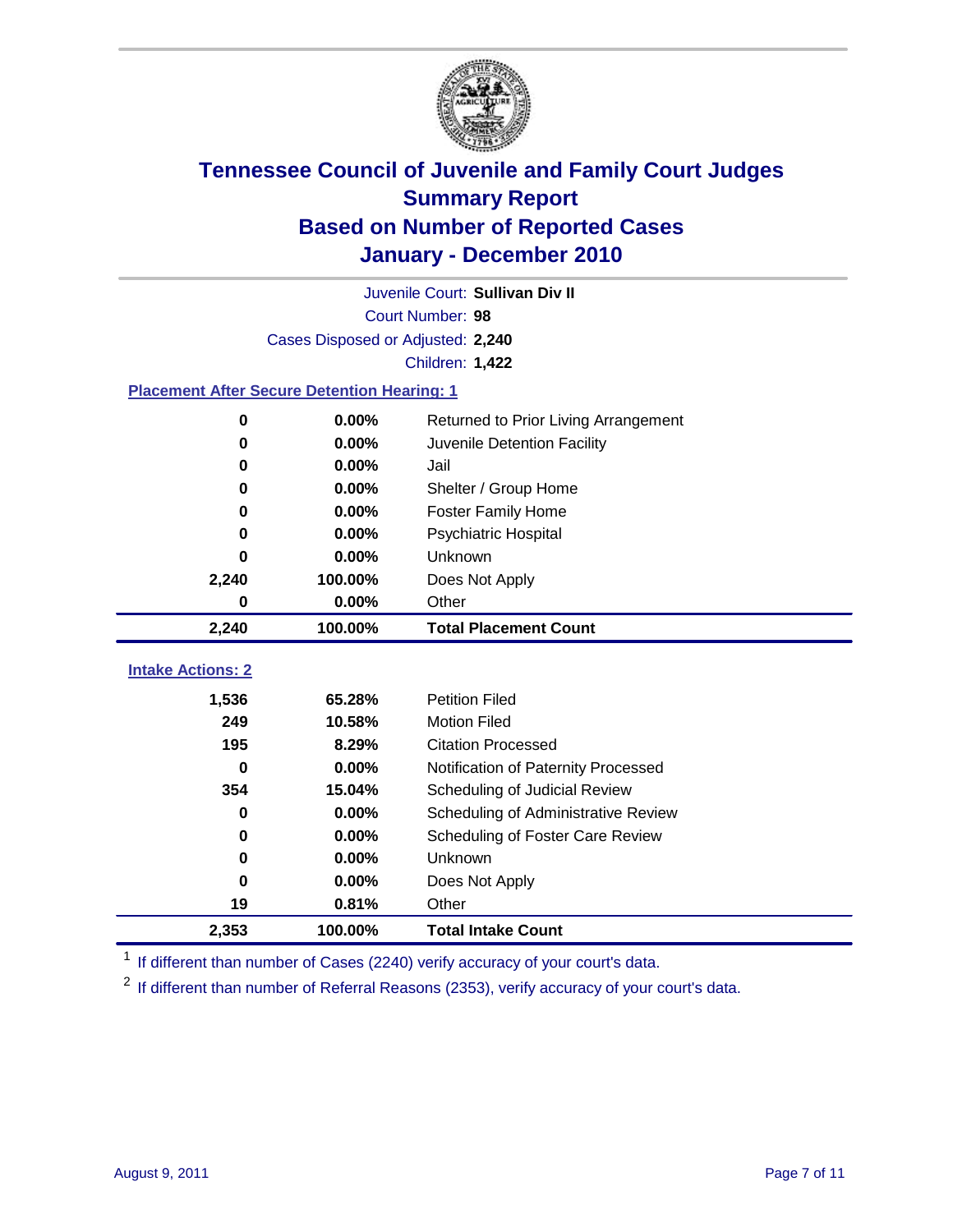

Court Number: **98** Juvenile Court: **Sullivan Div II** Cases Disposed or Adjusted: **2,240** Children: **1,422**

#### **Last Grade Completed by Child: 1**

| 417                                     | 29.32%   | Too Young for School         |
|-----------------------------------------|----------|------------------------------|
| 0                                       | $0.00\%$ | Preschool                    |
| 21                                      | 1.48%    | Kindergarten                 |
| 11                                      | 0.77%    | 1st Grade                    |
| 14                                      | 0.98%    | 2nd Grade                    |
| 15                                      | 1.05%    | 3rd Grade                    |
| 16                                      | 1.13%    | 4th Grade                    |
| 26                                      | 1.83%    | 5th Grade                    |
| 38                                      | 2.67%    | 6th Grade                    |
| 65                                      | 4.57%    | 7th Grade                    |
| 106                                     | 7.45%    | 8th Grade                    |
| 131                                     | 9.21%    | 9th Grade                    |
| 139                                     | 9.77%    | 10th Grade                   |
| 114                                     | 8.02%    | 11th Grade                   |
| 20                                      | 1.41%    | 12th Grade                   |
| $\bf{0}$                                | 0.00%    | Non-Graded Special Ed        |
| 0                                       | 0.00%    | GED                          |
| 0                                       | 0.00%    | Graduated                    |
| $\bf{0}$                                | 0.00%    | <b>Never Attended School</b> |
| 289                                     | 20.32%   | Unknown                      |
| $\bf{0}$                                | 0.00%    | Other                        |
| 1,422                                   | 100.00%  | <b>Total Child Count</b>     |
| <b>Enrolled in Special Education: 1</b> |          |                              |

| 97    | 6.82%    | Yes                      |
|-------|----------|--------------------------|
| 1,325 | 93.18%   | No                       |
| 0     | $0.00\%$ | Unknown                  |
| 1,422 | 100.00%  | <b>Total Child Count</b> |

One child could be counted in multiple categories, verify accuracy of your court's data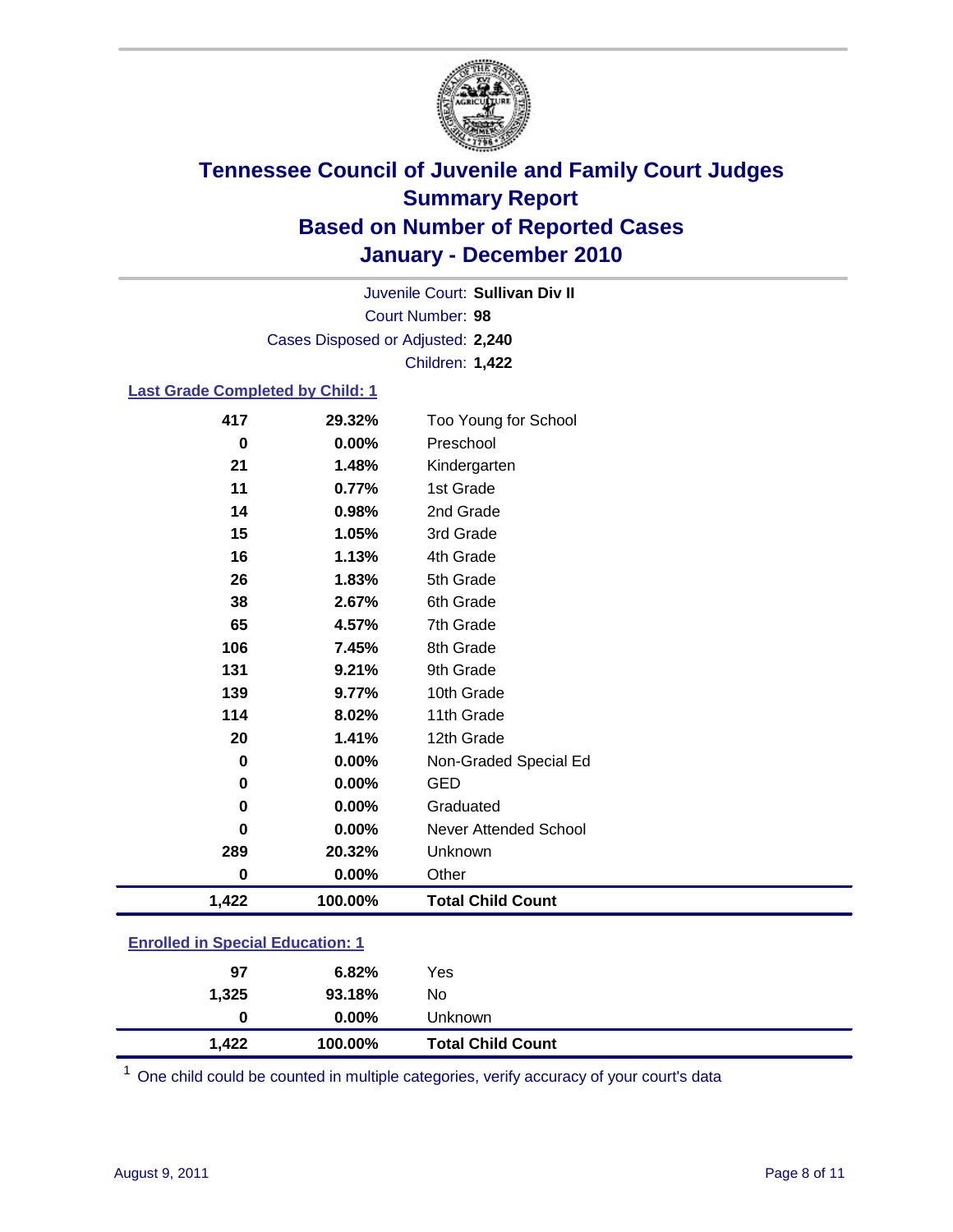

|       | Juvenile Court: Sullivan Div II   |                           |  |  |  |
|-------|-----------------------------------|---------------------------|--|--|--|
|       | Court Number: 98                  |                           |  |  |  |
|       | Cases Disposed or Adjusted: 2,240 |                           |  |  |  |
|       | Children: 1,422                   |                           |  |  |  |
|       | <b>Action Executed By: 1</b>      |                           |  |  |  |
| 1,387 | 58.95%                            | Judge                     |  |  |  |
| 845   | 35.91%                            | Magistrate                |  |  |  |
| 121   | 5.14%                             | <b>YSO</b>                |  |  |  |
| 0     | $0.00\%$                          | Other                     |  |  |  |
| 0     | $0.00\%$                          | Unknown                   |  |  |  |
| 2,353 | 100.00%                           | <b>Total Action Count</b> |  |  |  |

### **Formal / Informal Actions: 1**

| 99    | 4.21%    | Dismissed                                        |
|-------|----------|--------------------------------------------------|
| 0     | $0.00\%$ | Retired / Nolle Prosequi                         |
| 294   | 12.49%   | <b>Complaint Substantiated Delinquent</b>        |
| 105   | 4.46%    | <b>Complaint Substantiated Status Offender</b>   |
| 102   | 4.33%    | <b>Complaint Substantiated Dependent/Neglect</b> |
| 0     | $0.00\%$ | <b>Complaint Substantiated Abused</b>            |
| 0     | $0.00\%$ | <b>Complaint Substantiated Mentally III</b>      |
| 162   | 6.88%    | Informal Adjustment                              |
| 143   | 6.08%    | <b>Pretrial Diversion</b>                        |
| 0     | $0.00\%$ | <b>Transfer to Adult Court Hearing</b>           |
| 0     | $0.00\%$ | Charges Cleared by Transfer to Adult Court       |
| 1,234 | 52.44%   | <b>Special Proceeding</b>                        |
| 158   | 6.71%    | <b>Review Concluded</b>                          |
| 0     | $0.00\%$ | Case Held Open                                   |
| 56    | 2.38%    | Other                                            |
| 0     | 0.00%    | Unknown                                          |
| 2,353 | 100.00%  | <b>Total Action Count</b>                        |

<sup>1</sup> If different than number of Referral Reasons (2353), verify accuracy of your court's data.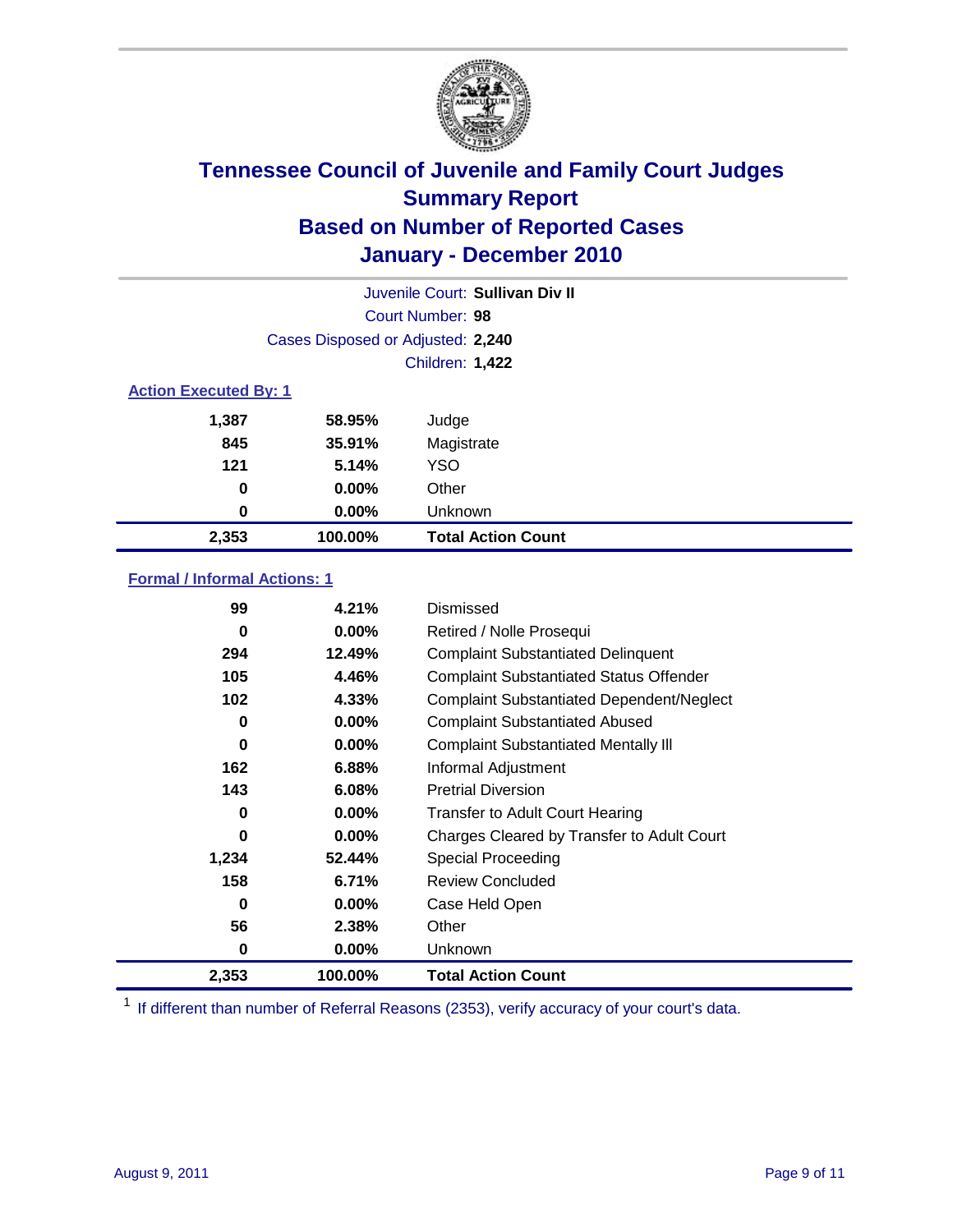

|                       |                                                       | Juvenile Court: Sullivan Div II                      |  |
|-----------------------|-------------------------------------------------------|------------------------------------------------------|--|
|                       |                                                       | Court Number: 98                                     |  |
|                       | Cases Disposed or Adjusted: 2,240                     |                                                      |  |
|                       |                                                       | Children: 1,422                                      |  |
| <b>Case Outcomes:</b> | There can be multiple outcomes for one child or case. |                                                      |  |
| 94                    | 1.94%                                                 | <b>Case Dismissed</b>                                |  |
| 0                     | 0.00%                                                 | Case Retired or Nolle Prosequi                       |  |
| 35                    | 0.72%                                                 | Warned / Counseled                                   |  |
| 396                   | 8.16%                                                 | <b>Held Open For Review</b>                          |  |
| 95                    | 1.96%                                                 | Supervision / Probation to Juvenile Court            |  |
| 2                     | 0.04%                                                 | <b>Probation to Parents</b>                          |  |
| 434                   | 8.95%                                                 | Referral to Another Entity for Supervision / Service |  |
| 45                    | 0.93%                                                 | Referred for Mental Health Counseling                |  |
| 109                   | 2.25%                                                 | Referred for Alcohol and Drug Counseling             |  |
| 0                     | 0.00%                                                 | <b>Referred to Alternative School</b>                |  |
| 0                     | 0.00%                                                 | Referred to Private Child Agency                     |  |
| 60                    | 1.24%                                                 | Referred to Defensive Driving School                 |  |
| 0                     | 0.00%                                                 | Referred to Alcohol Safety School                    |  |
| 0                     | 0.00%                                                 | Referred to Juvenile Court Education-Based Program   |  |
| 39                    | 0.80%                                                 | Driver's License Held Informally                     |  |
| 0                     | 0.00%                                                 | <b>Voluntary Placement with DMHMR</b>                |  |
| 11                    | 0.23%                                                 | <b>Private Mental Health Placement</b>               |  |
| 0                     | 0.00%                                                 | <b>Private MR Placement</b>                          |  |
| 16                    | 0.33%                                                 | Placement with City/County Agency/Facility           |  |
| 168                   | 3.46%                                                 | Placement with Relative / Other Individual           |  |
| 65                    | 1.34%                                                 | Fine                                                 |  |
| 99                    | 2.04%                                                 | <b>Public Service</b>                                |  |
| 82                    | 1.69%                                                 | Restitution                                          |  |
| 0                     | 0.00%                                                 | <b>Runaway Returned</b>                              |  |
| 238                   | 4.91%                                                 | No Contact Order                                     |  |
| 0                     | 0.00%                                                 | Injunction Other than No Contact Order               |  |
| 19                    | 0.39%                                                 | <b>House Arrest</b>                                  |  |
| 0                     | 0.00%                                                 | <b>Court Defined Curfew</b>                          |  |
| 0                     | 0.00%                                                 | Dismissed from Informal Adjustment                   |  |
| 0                     | 0.00%                                                 | <b>Dismissed from Pretrial Diversion</b>             |  |
| 10                    | 0.21%                                                 | <b>Released from Probation</b>                       |  |
| 0                     | 0.00%                                                 | <b>Transferred to Adult Court</b>                    |  |
| 0                     | $0.00\%$                                              | <b>DMHMR Involuntary Commitment</b>                  |  |